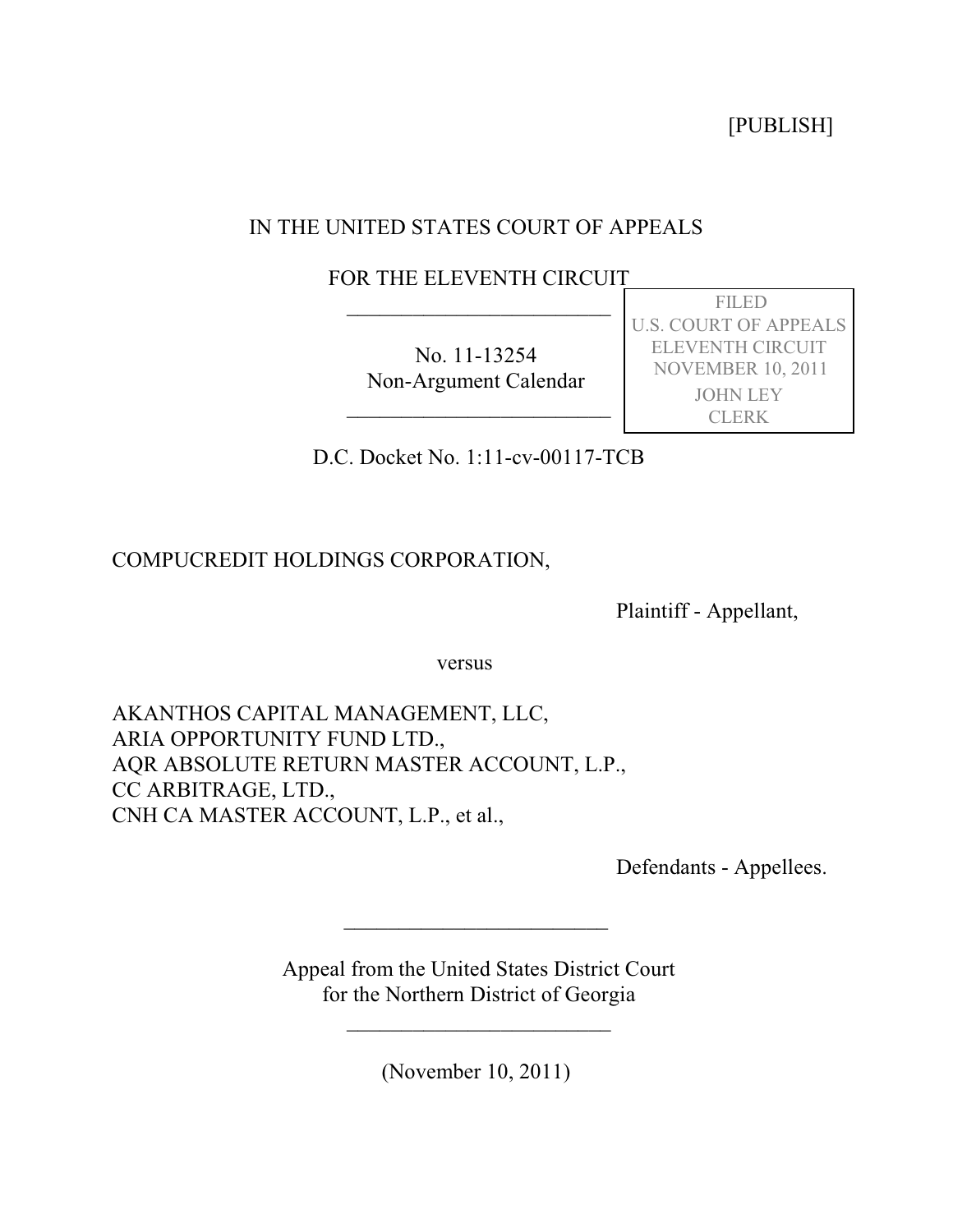Before WILSON, PRYOR and KRAVITCH, Circuit Judges.

## PER CURIAM:

Plaintiff-Appellant CompuCredit Holdings Corporation ("CompuCredit") brought suit alleging antitrust violations against a number of hedge funds (Defendants-Appellees) that hold convertible senior notes issued by CompuCredit. CompuCredit claimed that Defendants acted collectively to force CompuCredit to pay above-market prices to redeem its notes early, thus violating the Sherman  $Act<sup>1</sup>$ . The district court granted Defendants' motion for judgment on the pleadings; CompuCredit now appeals.

## I. BACKGROUND<sup>2</sup>

CompuCredit is a provider of credit and related financial services products. Defendants are holders of long-term convertible promissory notes issued by CompuCredit in 2005 in two series. The first series is due and payable in 2025; the second series is due and payable in 2035. These notes were originally issued in a private placement, but are now traded on the secondary market. As of December 2009, the twenty-one hedge fund Defendants collectively owned 70% of the notes issued in 2005.

 $115$  U.S.C. § 1.

We recite the facts in the light most favorable to the nonmoving party. *See Ortega v.* <sup>2</sup> *Christian*, 85 F.3d 1521, 1524 (11th Cir. 1996).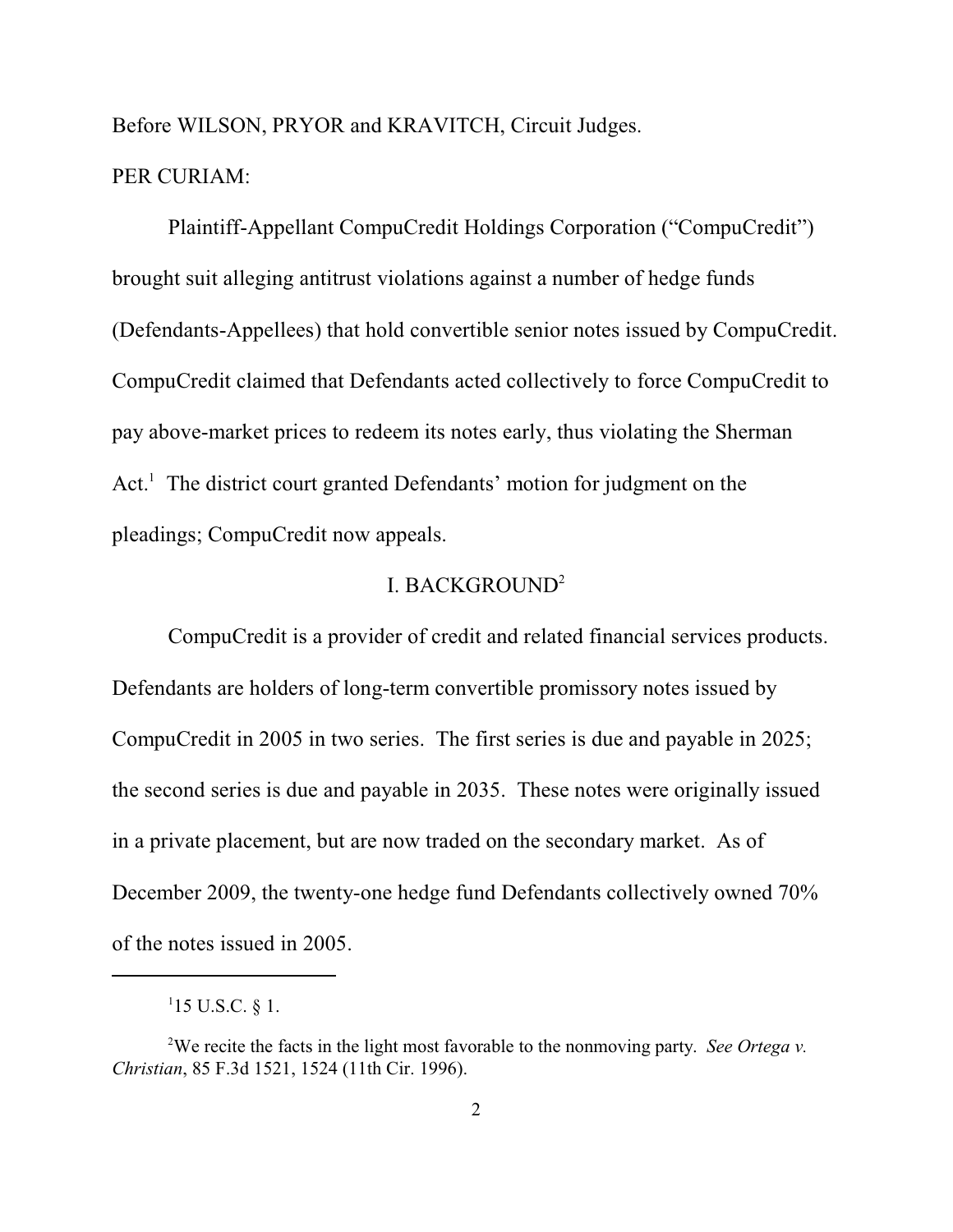In December 2009, CompuCredit announced that it was planning to issue a dividend of \$25 million to stockholders and was considering spinning off its profitable microloan business. In response, Defendants filed suit under the Uniform Fraudulent Transfer Acts ("UFTA"), alleging that CompuCredit was insolvent on a pro forma basis and requesting that the court enjoin the payment of the dividend and the spinoff to ensure that CompuCredit could pay back its debt obligations. At the time of the suit, CompuCredit had never missed an interest payment on the notes.

The court found that CompuCredit was not insolvent and denied the injunctions. CompuCredit then offered to repurchase up to \$160 million of its notes outstanding at a price purportedly at or above market value. None of the Defendants participated in the tender offer, and CompuCredit alleges that they conspired in their refusal of the offer. CompuCredit was able to repurchase about 11% of the outstanding 2025 notes at roughly 50% of face value and about 10% of its outstanding 2035 notes at approximately 35% of face value.

The Defendants continued to allege CompuCredit's insolvency. In January 2010, they wrote a letter to CompuCredit's auditor, expressing doubt about CompuCredit's financial health. In February 2010, they wrote the Securities and Exchange Commission, alleging that CompuCredit was insolvent. In March 2010,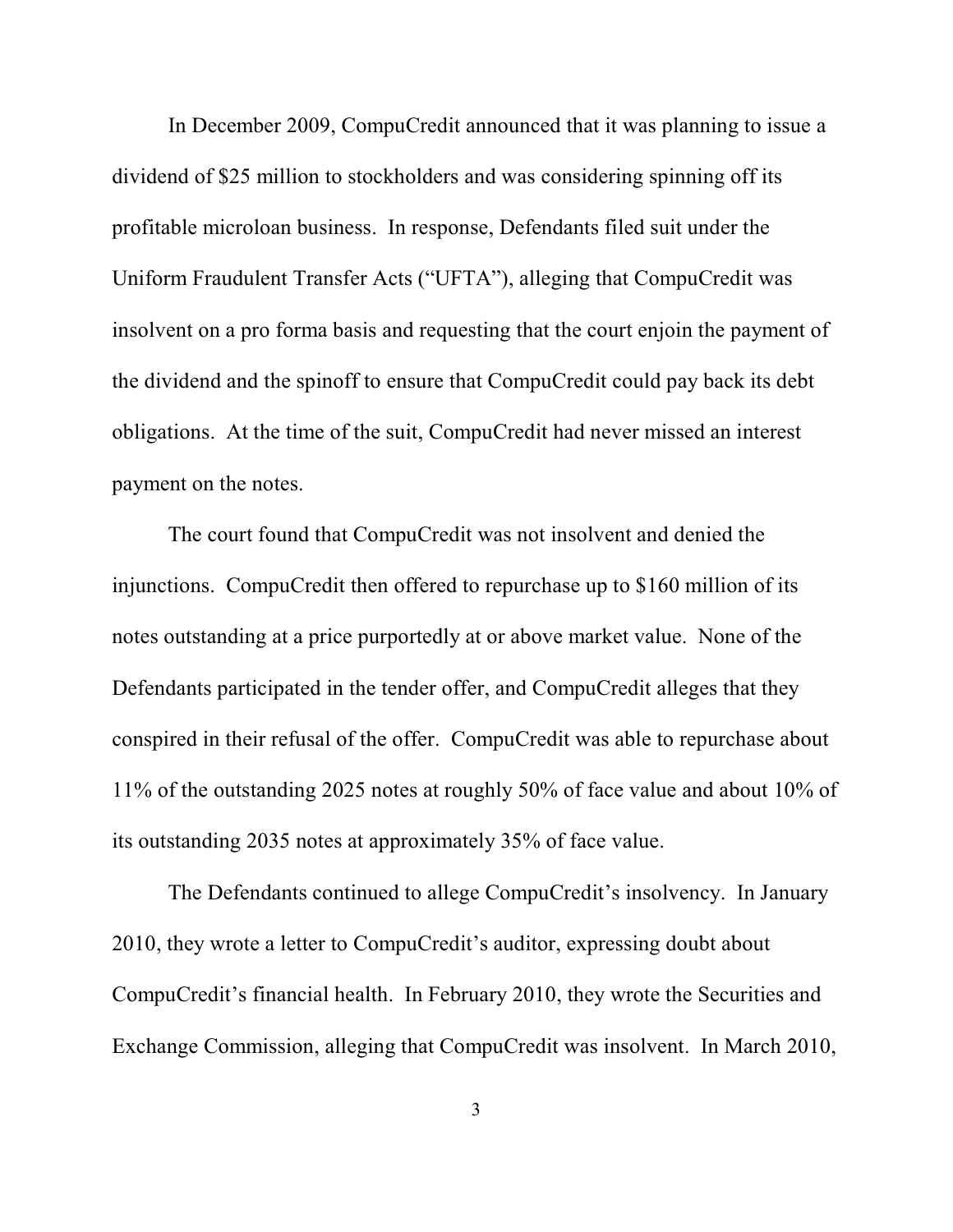Defendants contacted the indenture trustee, claiming that CompuCredit had violated the terms of the indentures. Finally, on March 8, 2010, Defendants made a collective demand that CompuCredit repurchase their notes at par value. CompuCredit estimates that the 2025 notes were trading at 53.5 percent of par and the 2035 notes were trading at 37 percent of par at the time of this demand.<sup>3</sup>

 CompuCredit refused Defendants' request to repurchase the notes at par and brought this suit. CompuCredit alleges that Defendants conspired to boycott its tender offer in order to inflate the redemption price of their notes and thereby violated the Sherman Act. Defendants moved for a judgment on the pleadings, and the district court granted their motion on June 17, 2011. This appeal followed.

#### II. DISCUSSION

We review *de novo* a ruling on a motion for judgment on the pleadings. *Horsley v. Rivera*, 292 F.3d 695, 700 (11th Cir. 2002). For the sake of our review, we will accept all well-pled factual allegations in the complaint as true. *Douglas Asphalt Co. v. Qore, Inc.*, 541 F.3d 1269, 1273 (11th Cir. 2008). However, we are not obligated to accept alleged legal conclusions as true. *See Green Leaf Nursery v. E.I. DuPont De Nemours & Co.*, 341 F.3d 1292, 1304 n.12 (11th Cir. 2003). "If

<sup>&</sup>lt;sup>3</sup>Defendants argue that this demand was required under the litigation procedures of the UFTA.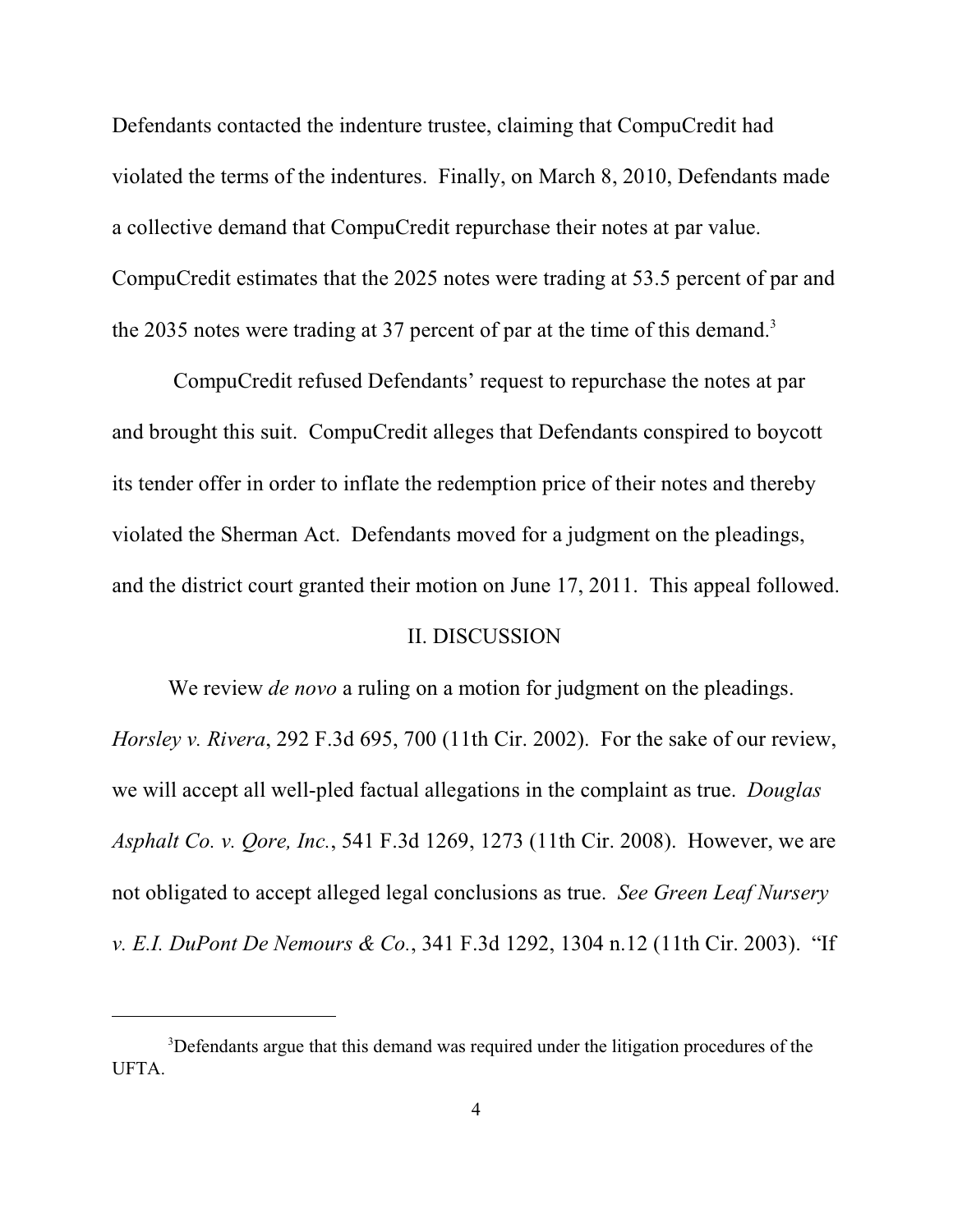upon reviewing the pleadings it is clear that the plaintiff would not be entitled to relief under any set of facts that could be proved consistent with the allegations, the court should dismiss the complaint." *Horsley*, 292 F.3d at 700.

Construing the facts most favorably to CompuCredit, we find that the behavior of Defendants alleged by CompuCredit does not constitute a violation of the Sherman Act. The cases that CompuCredit offers in support of its position are factually distinguishable from and thus irrelevant to the current dispute, and we find no other case law that would support the proposition that the actions alleged are illegal under the Sherman Act. Therefore, we affirm the district court.

CompuCredit first argues that the controlling case for this dispute is *FTC v. Superior Court Trial Lawyers Ass'n*, in which the Supreme Court held that it was a violation of the Sherman Act for trial lawyers to boycott taking on courtappointed criminal cases in order to gain leverage in pay negotiations with the District of Columbia Superior Court. 493 U.S. 411*,* 428, 110 S. Ct. 768, 869 (1990). Despite CompuCredit's characterization of Defendants as "horizontal competitors" engaged in a "boycott" of CompuCredit's tender offer, we disagree with CompuCredit's assertion that *Superior Court Trial Lawyers Ass'n* is an appropriate parallel. Defendants here are holders of CompuCredit's promissory notes. This relationship arose when CompuCredit willingly took on an obligation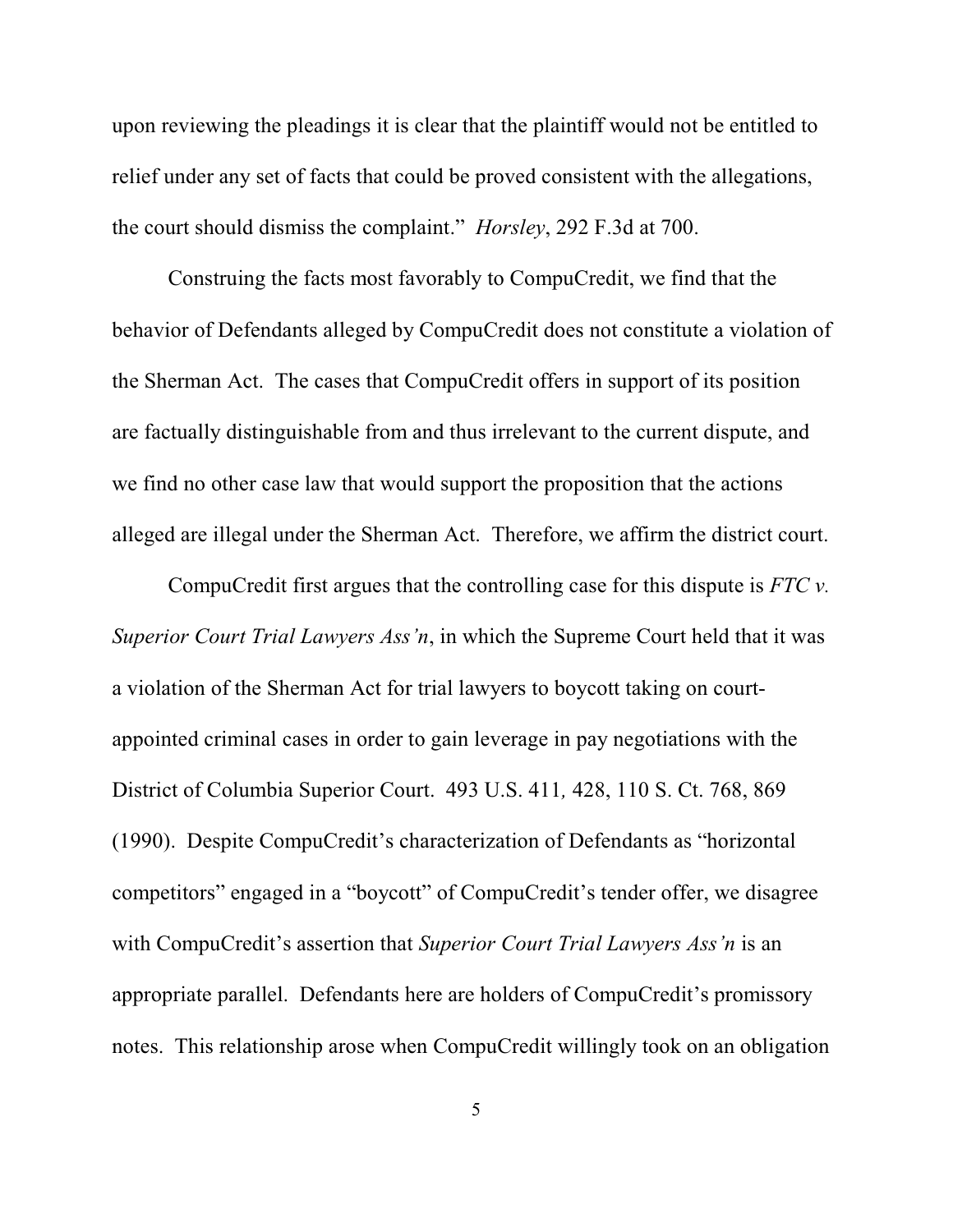to repay the notes via a free-market transaction. Although these promissory notes are traded on a secondary market, they retain their essential character as debt instruments. The pre-existing debtor and creditor relationship differentiates this case from *Superior Court Trial Lawyers Ass'n*. CompuCredit was not in the same position as a normal buyer of goods or services; instead it wished to pay back the money it already owed (at a price below par value but at or above market value). Defendants' choice to reject this offer and seek full par value is not the same as a boycott intended to raise future sales prices.

CompuCredit also relies heavily on *Catalano, Inc. v. Target Sales, Inc.*, 446 U.S. 643, 100 S. Ct. 1925 (1980) (per curiam). Although *Catalano* actually involved debtors, the alleged antitrust violations concerned the terms of future transactions, not a pre-existing debt. *Id.* at 644–45, 100 S. Ct. at 1926. The Supreme Court held that an agreement among beer wholesalers to begin denying short-term credit to retailers was "merely one form of price fixing" and thus illegal. *Id.* at 650, 100 S. Ct. at 1929. Here, the par value of the debt was already fixed by agreement of the parties. Negotiations about the repayment of a debt are factually dissimilar from a unilateral conspiracy to fix future prices in a market.

Furthermore, other circuits have held that it is not a violation of the Sherman Act for creditors to act collaboratively to collect pre-existing debts. In